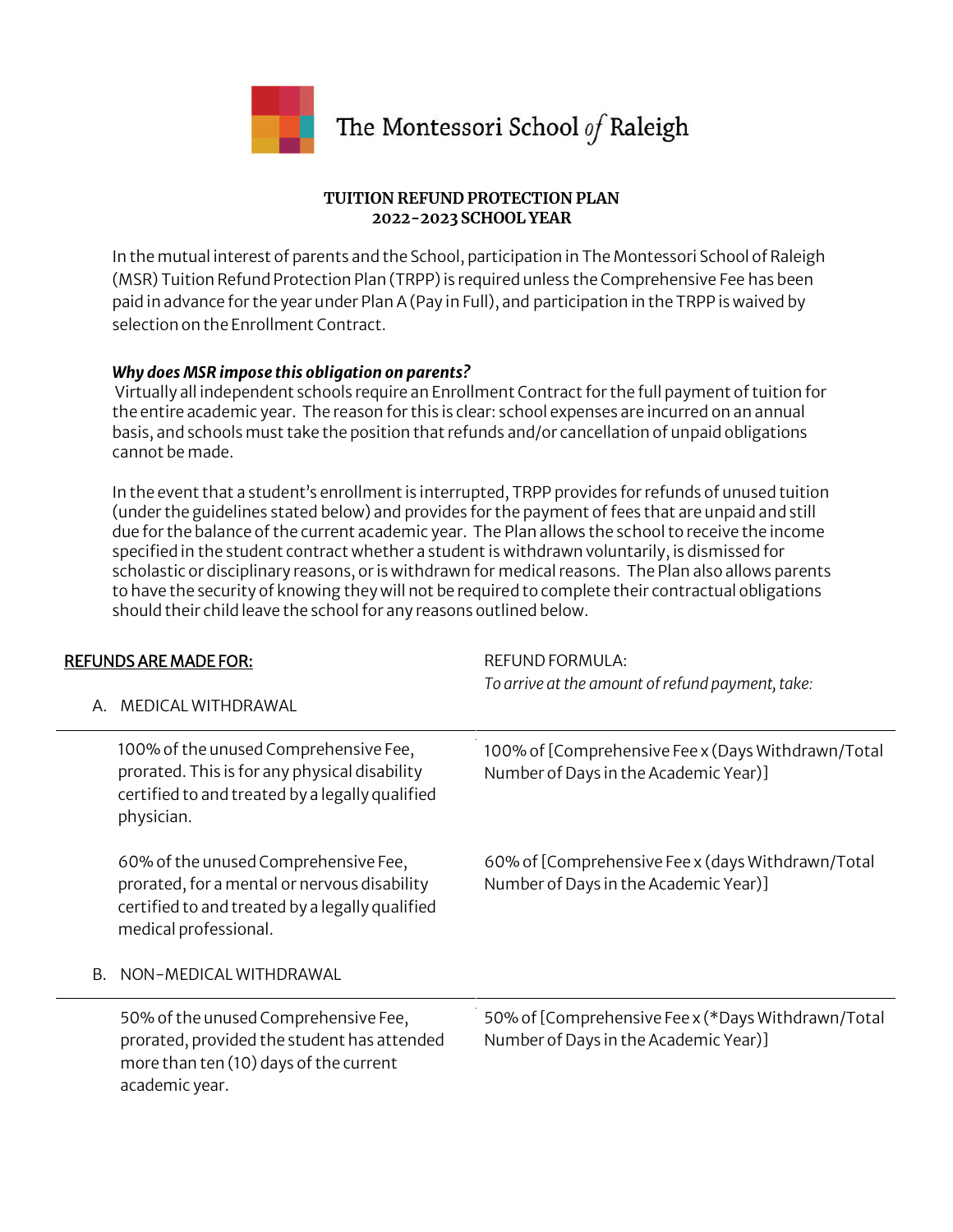

# The Montessori School of Raleigh

## C. DISMISSAL

60% of the unused Comprehensive Fee, prorated, provided the student has attended more than ten (10) days of the current academic year.

60% of [Comprehensive Fee x (\* Days of Dismissal/Total Number of Days in the Academic Year)]

Enrollment in the TRPP is contingent upon the full payment of the mandatory charge, which is 2% of the Tuition Balance. This mandatory charge is to be paid with the first installment of the selected payment plan: July 1 Plan A (Pay in Full); July 1 Plan B (Semester); June 1 Plan C (Monthly) .

In the event of a separation from school for any of the approved reasons, the TRPP refund, under the refund formula outlined below, will be handled by MSR's Business Office. Some delay is an inevitable part of this process, as the school must gather information on any outstanding charges to the student's account before rendering a final accounting and/or a refund. The Non-Refundable Deposit , Non-Refundable New Family Fee (if applicable), and TRPP fee will not be refunded.

As the specifics of the Plan are clearly outlined below, disputes or differing interpretations are extremely rare. If such a dispute should arise, however, it is understood by the terms of this Plan that the final decision-making authority will rest with the Head of School.

## **DEFINITIONS**

- 1. The Comprehensive Fee is the total amount of tuition for the academic program in which the student enrolls, less the non-refundable deposit, plus any additional fees for enrollment in School programs and services, such as All-Day Miners care, before school care, after school care, conference day care, spring break care, and/or bus services.
- 2. The Tuition Balance is the total amount of tuition for the academic program in which the student enrolls less any Tuition Assistance or Remission awards, any applicable discounts, and the non-refundable deposit.
- 3. The academic year upon which refunds are based consists of instructional days in the school calendar, commencing with the first day of formal academic instruction. Pre-season athletic practices, orientations, registration, and graduation days are not included in the academic year.
- 4. "Withdrawal" means complete, voluntary severance from classes for the balance of the academic year. "Dismissal" means complete, involuntary severance from classes by school authorities for the balance of the academic year. Temporary absences, temporary suspension, or a change of program enrollment for any reason are not bases for claims.